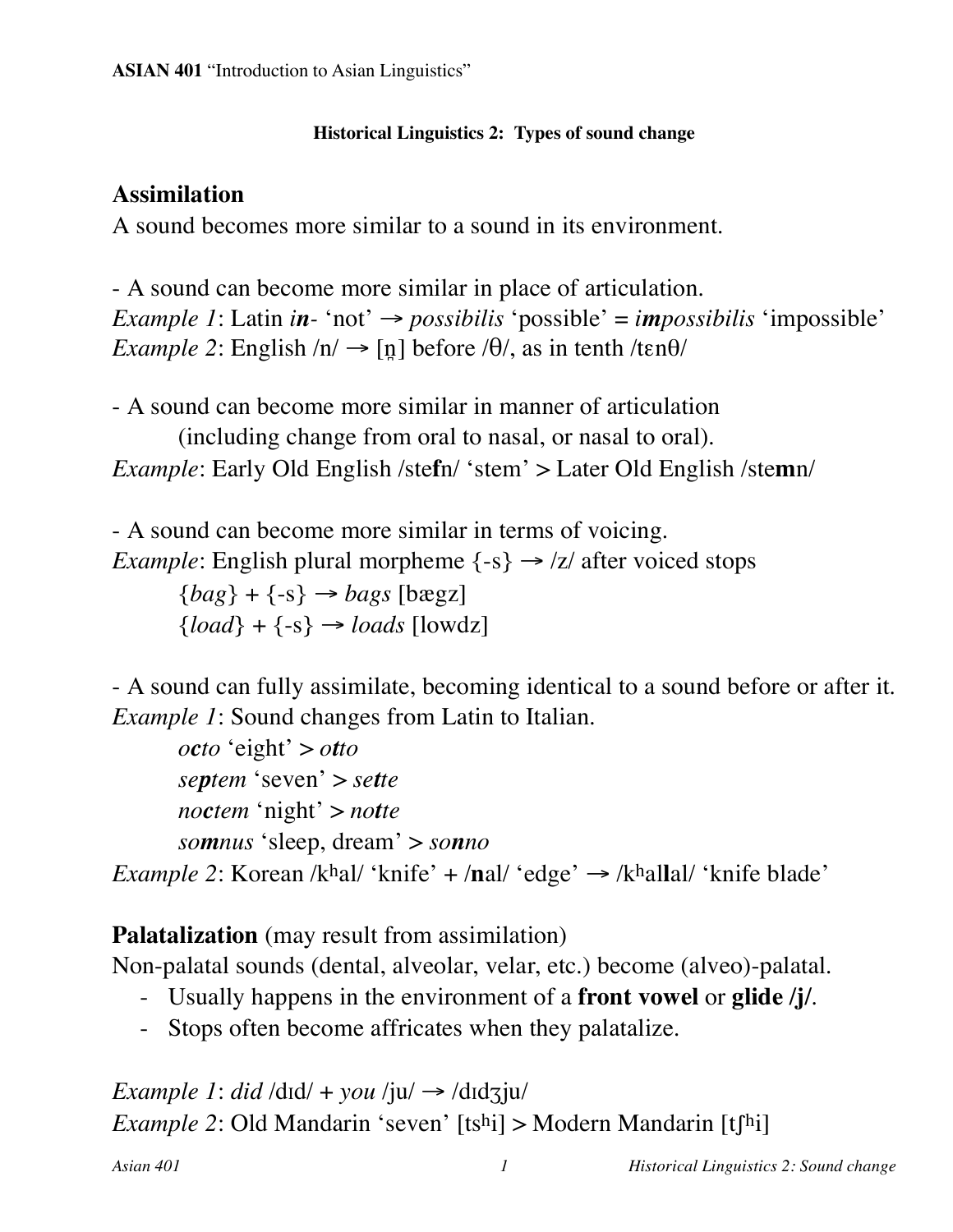**Nasalization** (may result from assimilation) The change of an oral vowel to a nasal vowel. - This usually happens when an oral vowel occurs next to a nasal consonant. *Example*: Taiwanese 'walk' /kiaŋ/ > /kīãŋ/ > /kīã/

**Deletion** - loss of a sound

*Example*: Loss of *i* vowel in  $family$  > /fæmli/

**Epenthesis** - sound insertion

*Example 1*: English /fæmli/ > /fæmbli/ for some speakers *Example 2*: English *else* /‰ls/ > /‰l**t**s/ in some dialects *Example* 3: English *tense* /tɛns/ > /tɛnts/ (pronounced identically to *tents*)  $Example 4$ : English *triathlon* /t.tajæ $\theta$ lan/ > /t.tajæ $\theta \theta$ **l**an/

**Metathesis** - change in the order of sounds *Example 1*: Kids' joke word *psghetti* for *spaghetti Example* 2: *nuclear* /nuklior/ > *nucular* /nukjolor/ *Example* 3: Early Old English /wæps/ > *wasp Example 4*: Italian *formaggio* 'cheese' from *formed (milk)*. French *formage* > *fromage Example 5*: English *comfortable* > /kʌmftəɹbl̩/

## **Weakening**

**Vowels** - become short and centralized (**vowel reduction**); - disappear (**deletion**)

In English, vowel reduction usually means a change to schwa  $\lceil 9 \rceil$ .

*Example* 1: English *the*  $\langle \delta i \rangle > \langle \delta \delta \rangle$ 

*Example* 2: English *decide* /disajd/ > /disajd/ > /dəsajd/

**Consonants** - voiceless become voiced, stops become fricatives - disappear (**deletion**) - usually happens between vowels or at edge of word *Example 1*: Middle English /fader/ > Modern English *father* /faðər/ *Example* 2: English *butter* /b $\Lambda$ t $\mu$  > /b $\Lambda$ r $\mu$ /